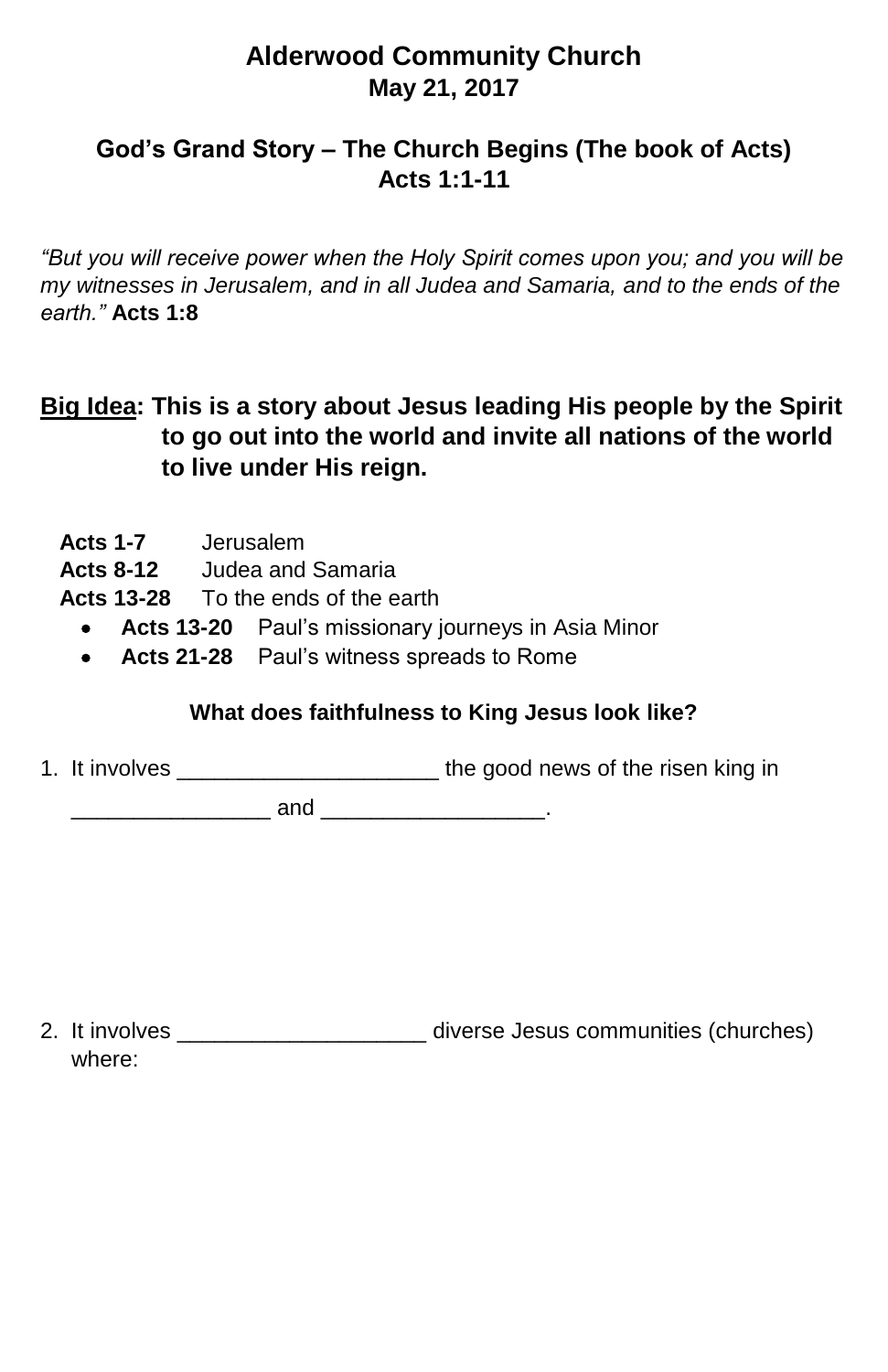B. Jesus followers give their allegiance to King Jesus by living according to his \_\_\_\_\_\_\_\_\_\_\_\_\_\_\_\_\_\_\_\_\_\_\_.

3. It involves \_\_\_\_\_\_\_\_\_\_\_\_\_\_\_\_ in the power and guidance of the Holy Spirit.

#### **Sermon Questions:**

1. Read **Acts 1:1-11**. What does Luke tell us here that Jesus said and did before He went back to heaven?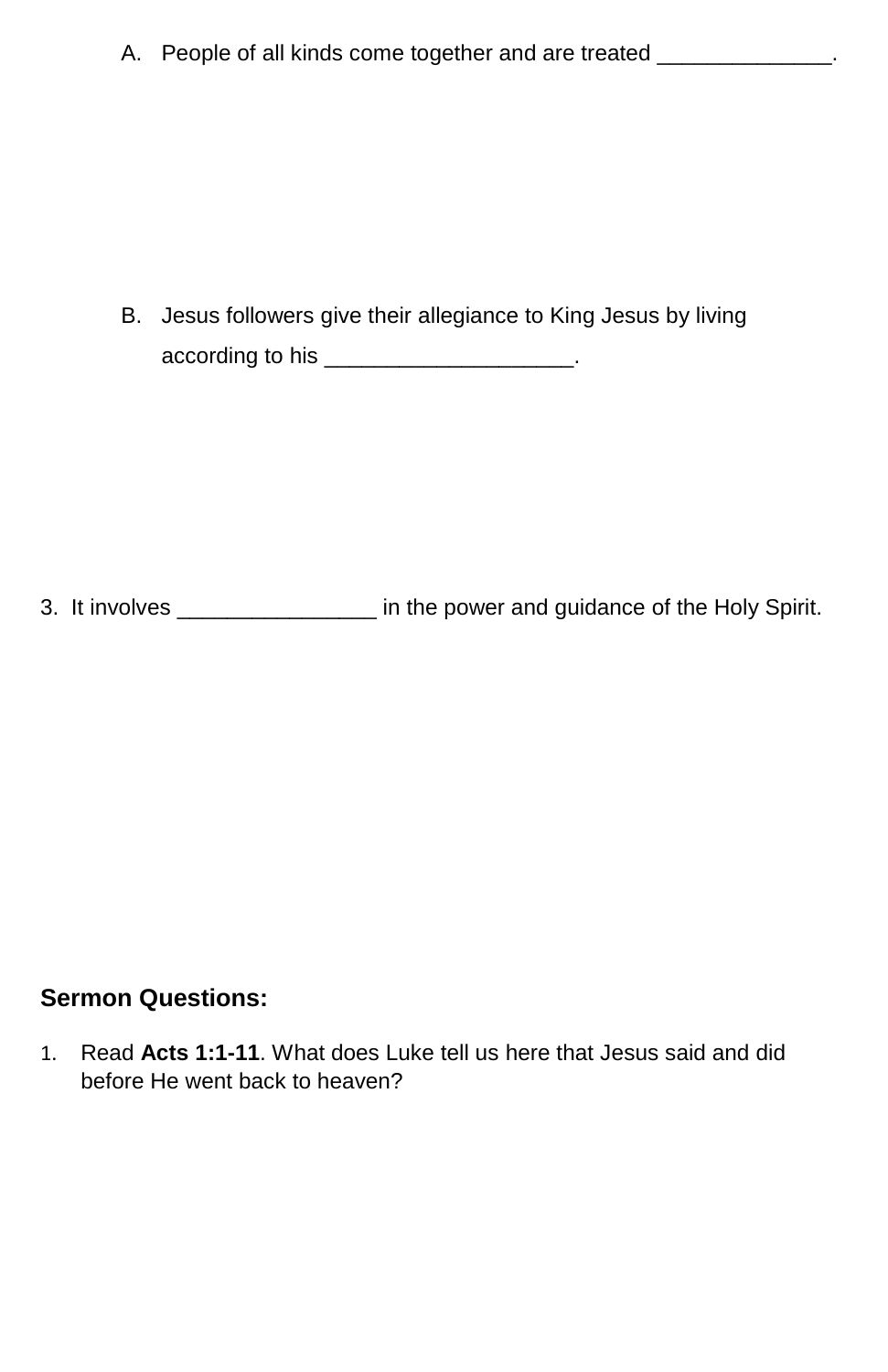2. Many people today believe Christian mission work is disrespectful of other faiths and, in many cases, narrow-minded. How do you think Jesus would respond to this belief?

3. What do you find significant about the mission Jesus gave His disciples?

Why do you think God chose to do this through a group made up mostly of uneducated Galileans (cf. **Acts 4:13**)?

What are some of the attitudes, priorities, or specific actions that **verse 8** suggests for your life?